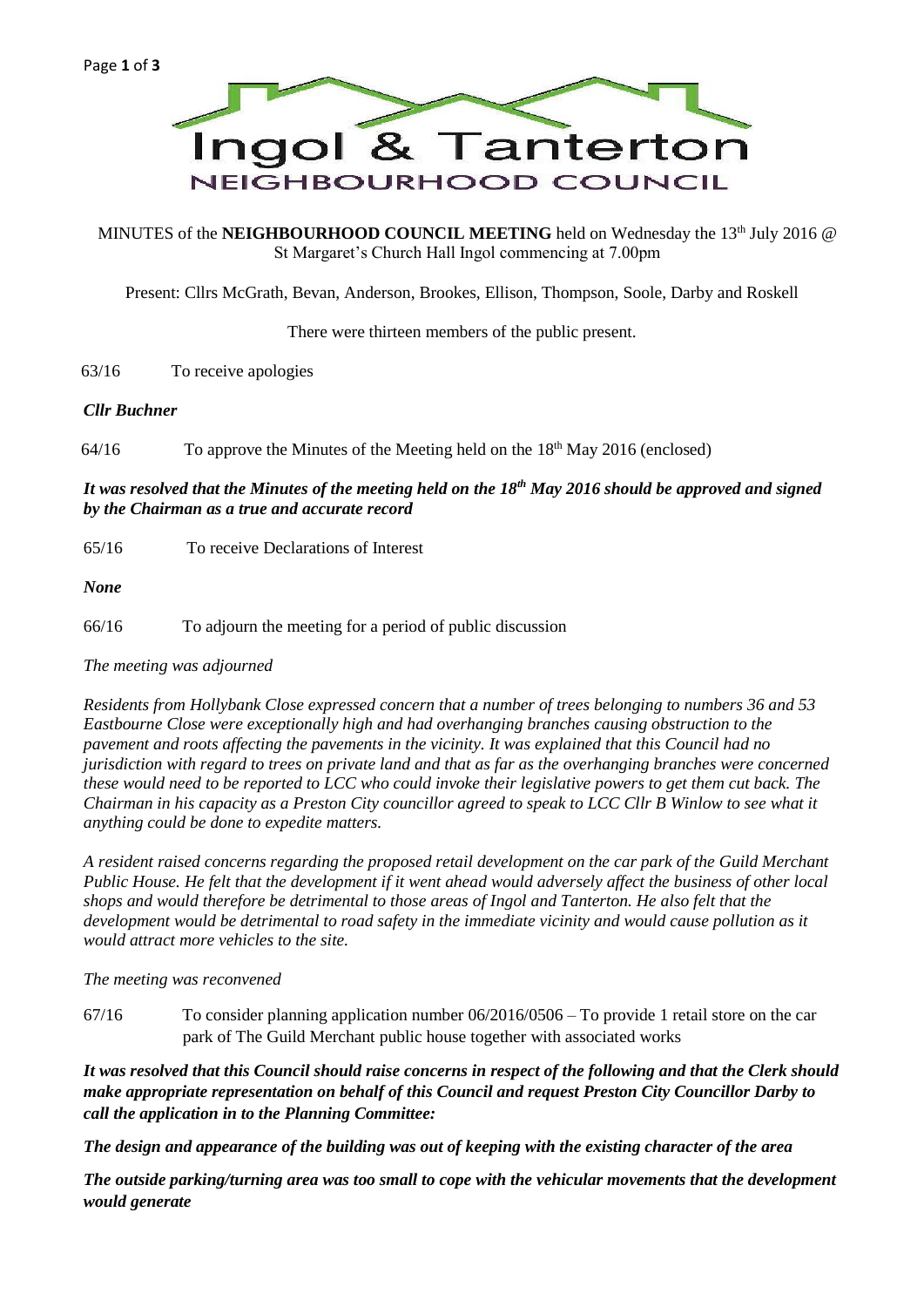*The access provision for service vehicles (drays and refuse) was too tight which would lead to safety issues for people visiting the pub and parked cars.*

*That the statement that the existing car park was underutilised was assessed on measurements at a particularly quiet time of year and therefore not reflective of normal pub usage*

*That a reduction in pub parking facilities combined with retail user vehicle requirements might lead to on road parking which would be detrimental to road safety* 

*That access to the store from local residents would lead to road safety issues due to the need to cross Tanterton Hall Road in close proximity to the exit from Nog Tow roundabout something however that might be overcome with the provision, at the expense of the developer, of a zebra crossing in that vicinity.*

*That whilst there was a need for such facilities in the area generally the current proposal for the reasons indicated above was in the wrong location*

| On Line | Printing World           | <b>Seating Consultation Document</b> | 36.50   |
|---------|--------------------------|--------------------------------------|---------|
| On Line | <b>GGS</b>               | Lengthsman                           | 403.00  |
| On Line | Zurich Insurance         | Policy Renewal                       | 565.10  |
| On Line | Printing World           | <b>Consultation Document</b>         | 299.00  |
| On Line | <b>GGS</b>               | Lengthsman                           | 325.00  |
| On Line | W V Mcennerney-Whittle   | $1st$ Qtr Sal & Exp                  | 1118.20 |
| On Line | <b>Inland Revenue</b>    | 1 <sup>st</sup> Otr Tax & NI         | 698.00  |
| On Line | <b>Newgate Nurseries</b> | <b>Planter Replanting</b>            | 210.96  |

68/16 To authorise payment of the following accounts:

### *It was resolved that the above mentioned payments should be approved*

69/16 To consider whether this Council should make any representation in respect of Planning Application LCC/2016/0046 relating to the development of new highways in the Cottam/NW Preston area including the Preston Western Distributer, Cottam Link Road and East West Link Road access details of which have already been advised to members.

*It was resolved that this Council fully support the provision of the new highways and would request that consideration should be given to the removal of the traffic lights at the Wychnor/ Tom Benson way junction once the new roundabout on Tom Benson Way has been constructed which would then allow a left turn only' order to be made which would move traffic left to the new roundabout rather than exacerbate the position at the current traffic light location which causes heavy congestion particularly at peak times.*

- 70/16 To consider the following proposals as outlined in the attached report:
- *a) Refurbish the pedestrian footway to Haslam Park from Bexhill Road to Savick Bridge at a cost of £1362.00*
- *b) Refurbish the pedestrian footway to Haslam Park from Haslam Park Gates to Savick Bridge at a cost of £1346.00*

# *It was resolved that the above improvements should be undertaken by this Council subject specific permission being obtained from the landowner thought to be Preston City Council*

71/16 To consider the tender for CCTV installation at Granton Walk Ingol as per the attached report at a cost of £1795.20 (since most of existing equipment is not considered fit for purpose the